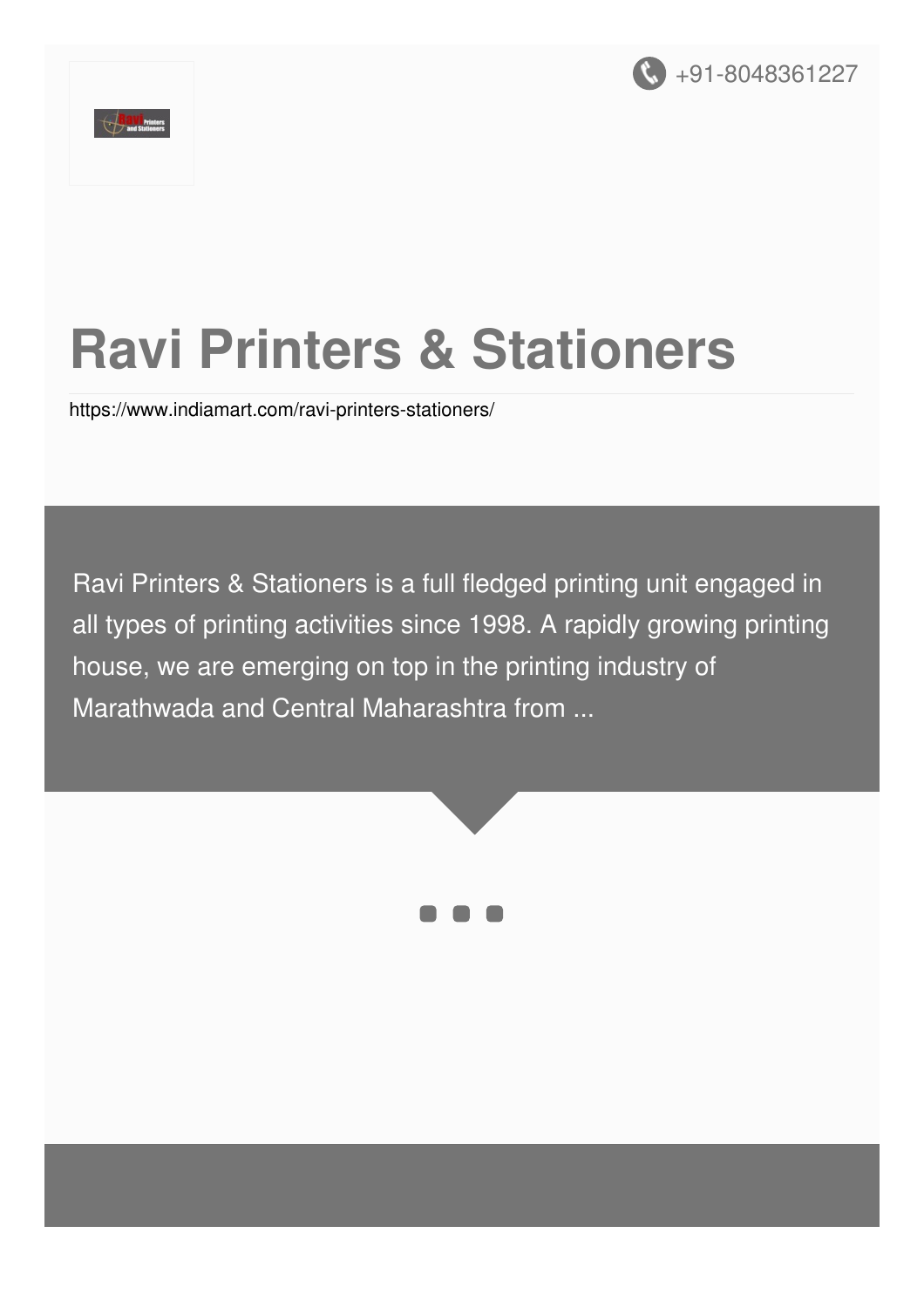#### About Us

Ravi Printers & Stationers is a full fledged printing unit engaged in all types of printing activities since 1998. A rapidly growing printing house, we are emerging on top in the printing industry of Marathwada and Central Maharashtra from its modest origin. Our multiplying success lies in dedication, sincerity and a complete professional approach towards work. These virtues have empowered us take several steps at a time to climb the chats and become a leading printing house in the region in a very short span of time. The printing house is run by a team of expert and highly experienced professionals. Our setup of most modem machines built on a sophisticated technology redefines perfection. It is our strong belief that expertise coupled with cutting-age technology is the formula of highest performance, which keeps us racing towards the top.

#### **For more information, please visit**

<https://www.indiamart.com/ravi-printers-stationers/aboutus.html>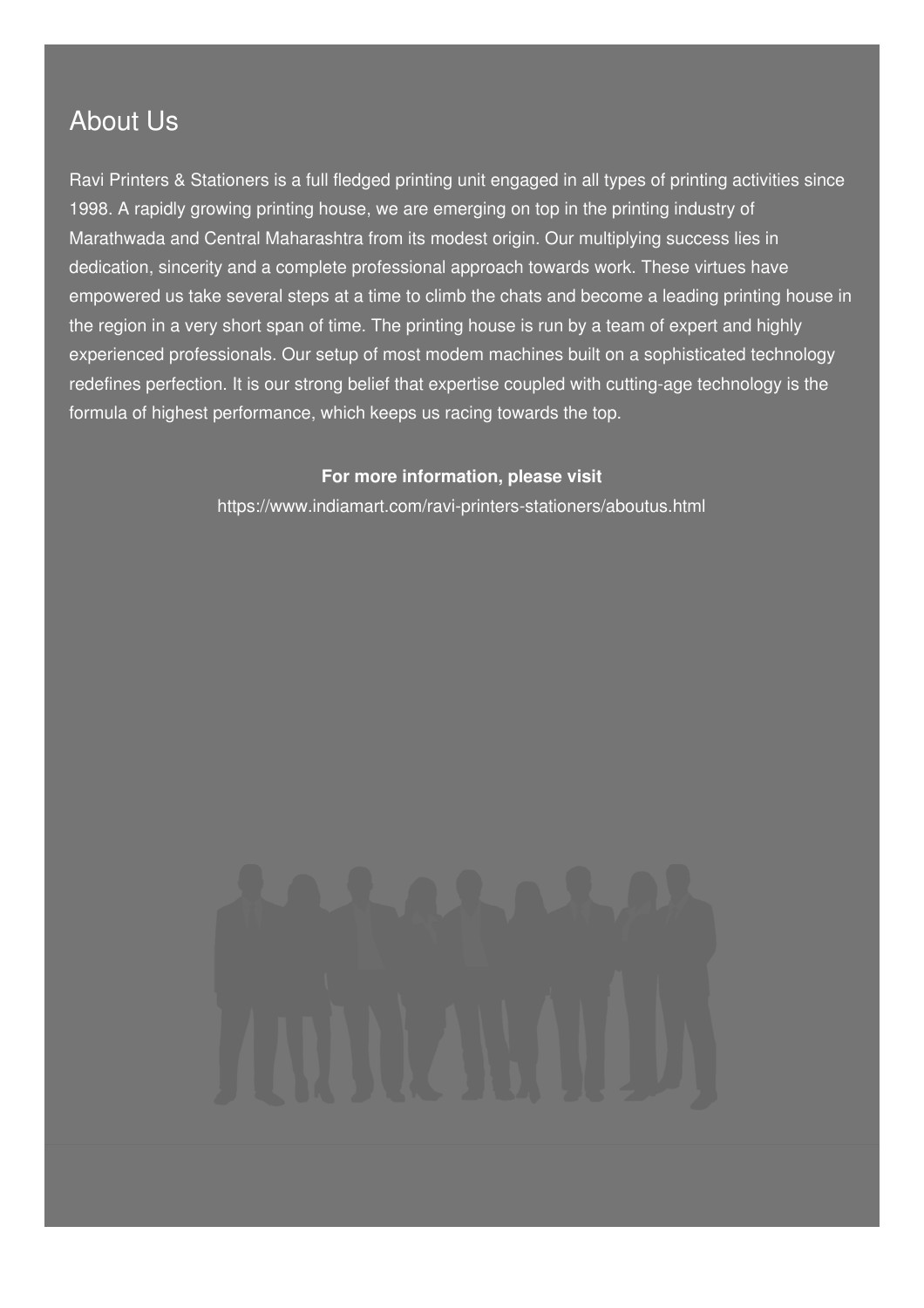#### **OTHER SERVICES**



Book Printing Services **Education Print** 





Commercial Print **Publicity Print** 

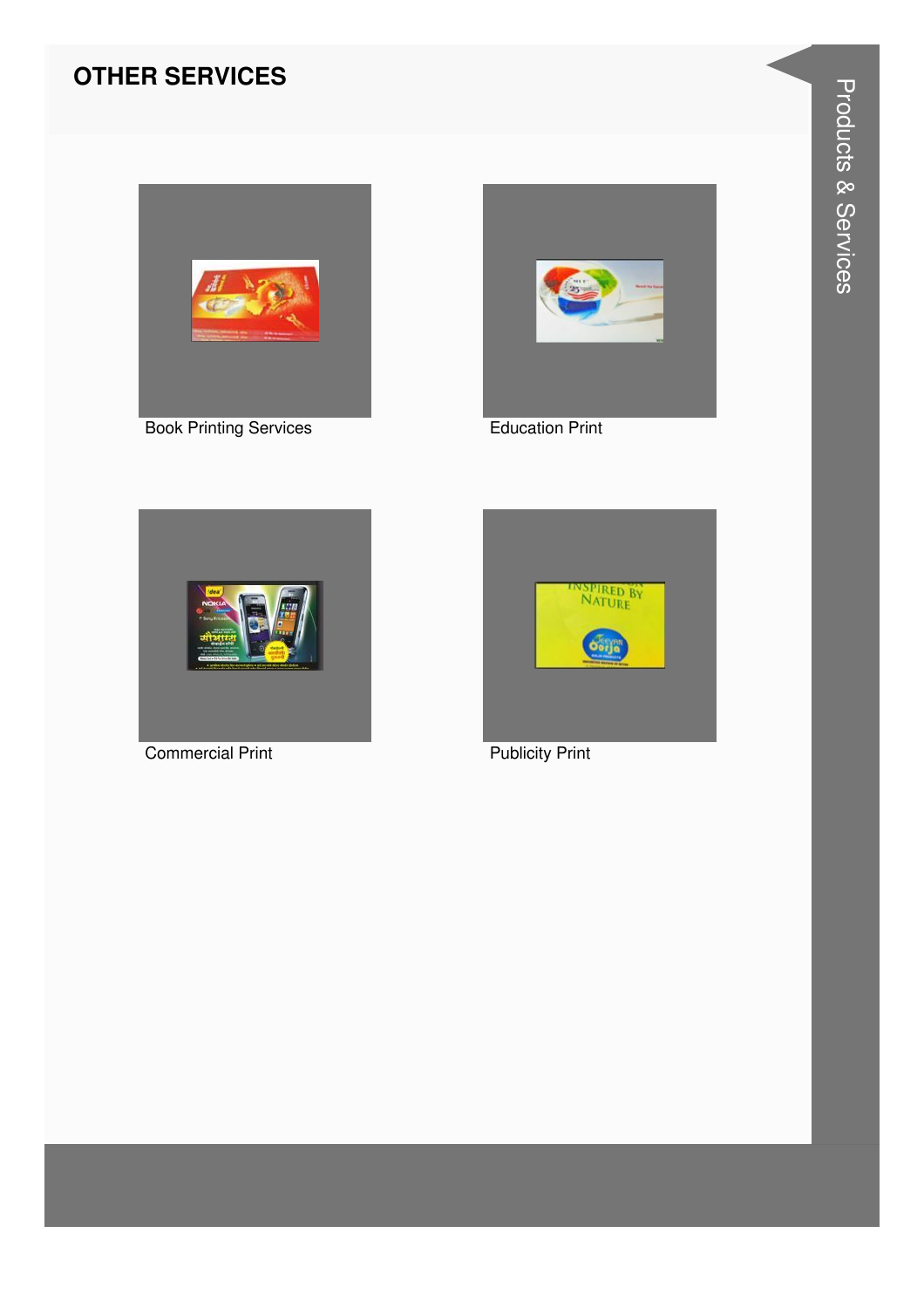#### **OTHER PRODUCTS:**









Seeds Print **Elections** Print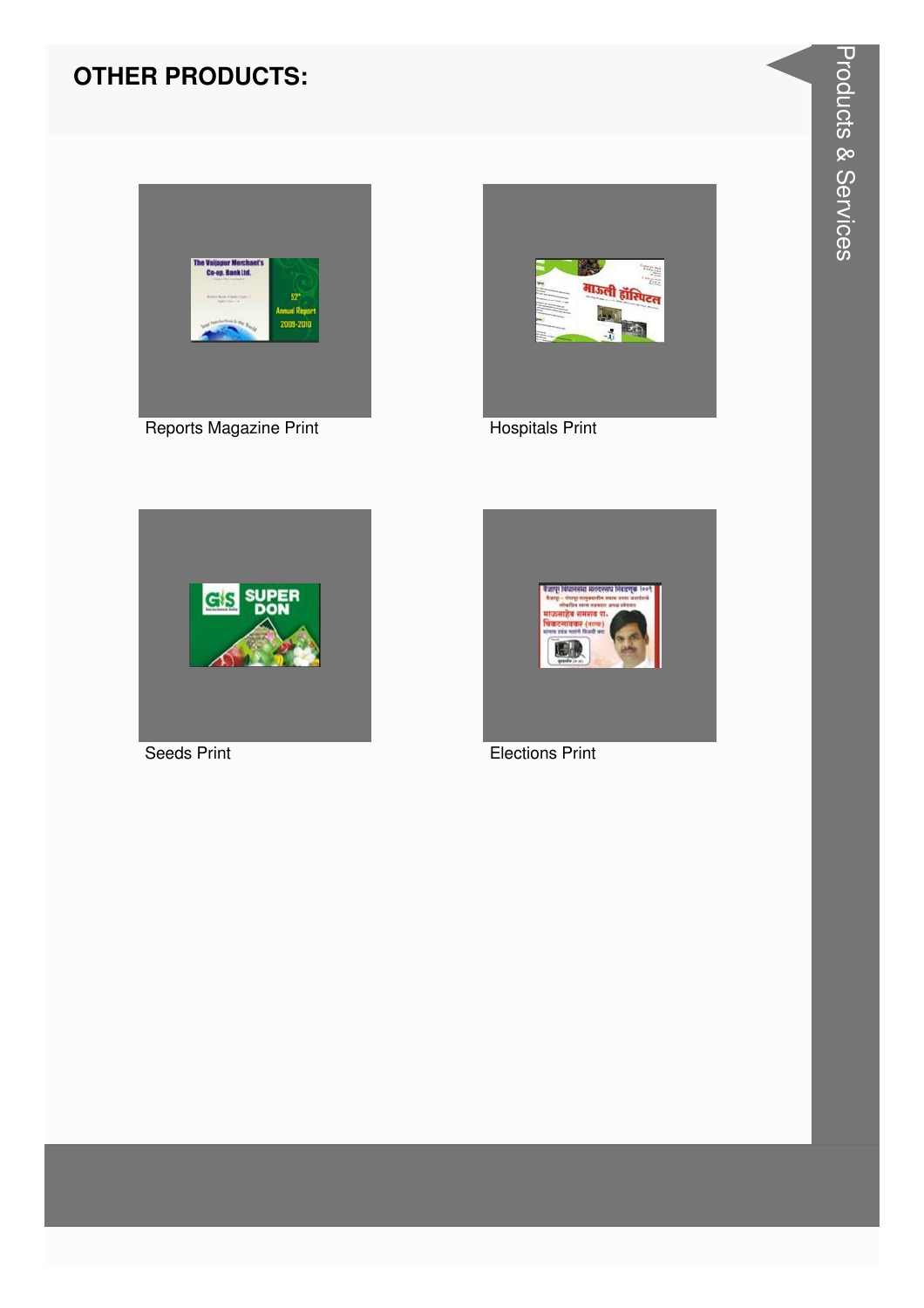### Factsheet

## Year of Establishment : 1998 Nature of Business : Retailer